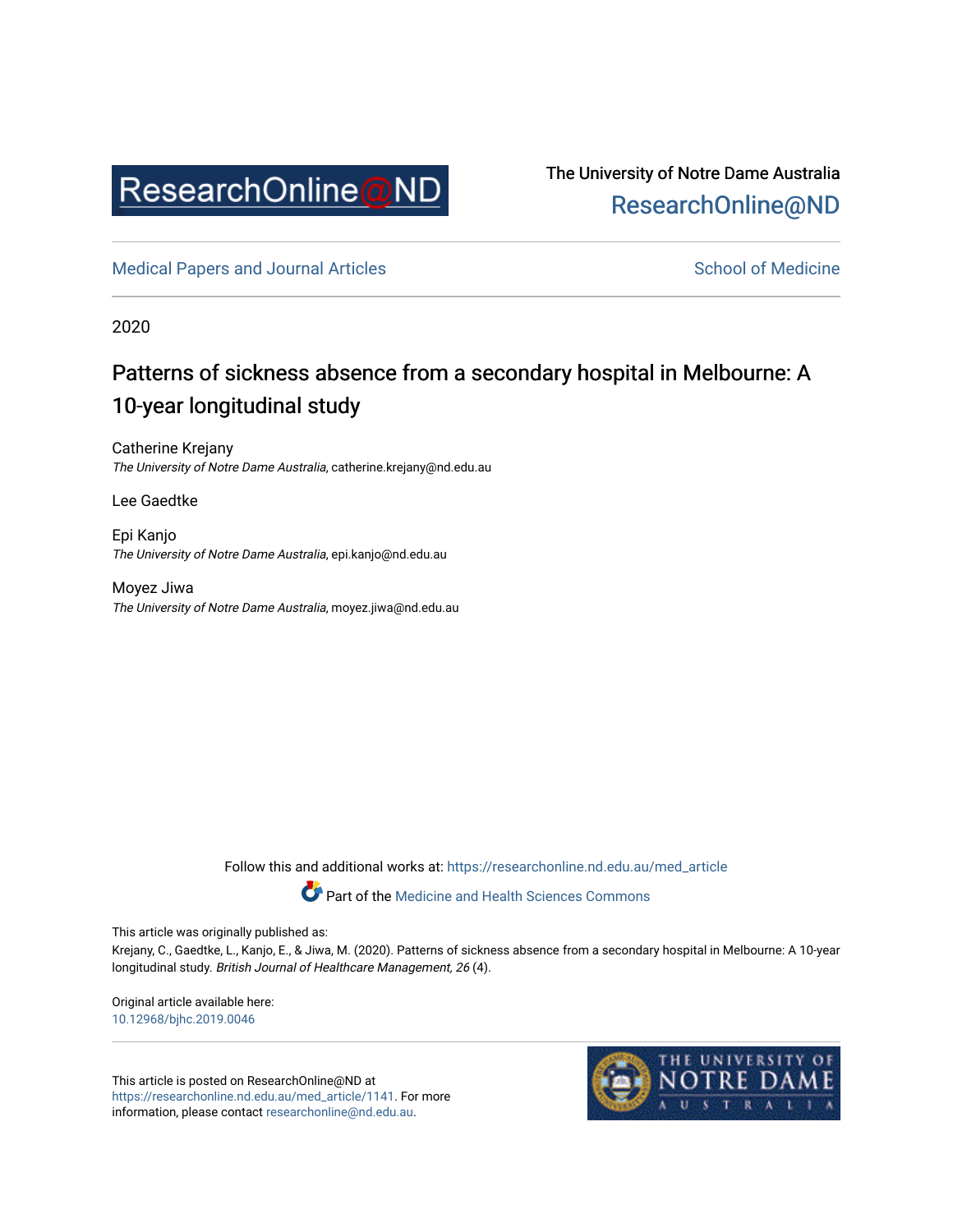This is the author's version of the following article, as accepted for publication.

Krejany, C., Gaedtke, L., Kanjo, E., and Jiwa, M. (2020) Patterns of sickness absence from a secondary hospital in Melbourne: A 10-year longitudinal study. *British Journal of Healthcare Management*, *26*(4). doi: 10.12968/bjhc.2019.0046

This article was published in the *British Journal of Healthcare Management*, 14 April, 2020.

Published version available online at: -

https://doi.org/10.12968/bjhc.2019.0046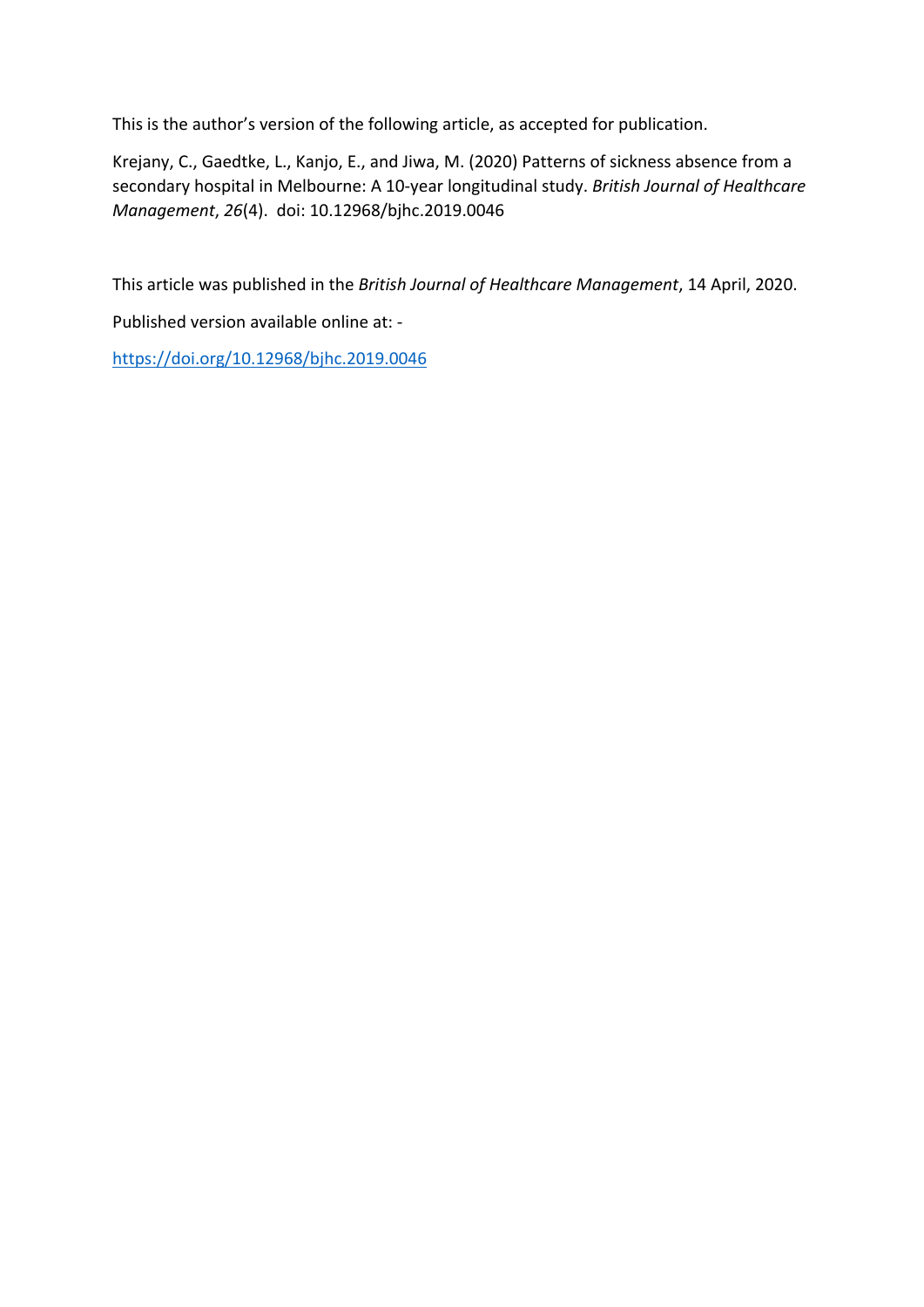### Original research

### **Patterns of sickness absence from a secondary hospital in Melbourne: a 10-year longitudinal study**

Catherine Krejany, Melbourne Clinical School, School of Medicine Sydney, University of Notre Dame Australia, Werribee, Australia

Lee Gaedtke, Melbourne Clinical School, School of Medicine Sydney, University of Notre Dame Australia, Werribee, Australia

Epi Kanjo, Melbourne Clinical School, School of Medicine Sydney, University of Notre Dame Australia, Werribee, Australia

Moyez Jiwa, Melbourne Clinical School, School of Medicine Sydney, University of Notre Dame Australia, Werribee, Australia

Correspondence to: Catherine Krejany (Catherine.Krejany@nd.edu.au)

Received: 29 April 2019; Revised: 24 November 2019; Accepted: 27 November 2019

### **Abstract**

**Background/Aims:** There has been significant concern in recent years regarding increases in absenteeism in the healthcare sector, leading to lost productivity and projected workforce shortages. This study aimed to identify patterns of sickness absence over a 10-year period in a single-site secondary hospital in Melbourne, Australia.

**Methods:** Data regarding sickness absences were extracted from anonymised payroll records from 2007 to 2016. The patterns of sickness absence analysed included seasonality, amount of leave and category of leave. These were explored both for individuals and in the aggregate.

**Results:** Compared to the Australian average of 9.7 days, this cohort of employees took less sick leave, averaging at 8.81 days each. As a group, a consistent proportion of staff took no sick leave, 1– 3 days, 4–6 days, or 7–9 days each year in the 10-year timespan. Only a small proportion took more than 9 days of sickness leave per year.

**Conclusions:** The pattern of leave-taking was consistent for the group as a whole, however, individual leave patterns vary.

#### **Key words**

Absenteeism, Health services administration, Presenteeism, Sick leave, Workforce

### **Background**

Absenteeism can be challenging for managers and organisations in all sectors of work. International trends suggest increasing rates of absenteeism in many countries, resulting in loss of productivity and financial costs, as well as highlighting the health and wellbeing needs of employees (Kivimäki et al, 2003; Eurofound, 2010). This trend can also be seen in Australia, with absenteeism estimates averaging at 9.7 days leave a year for each employee (Direct Health Solutions, 2019). In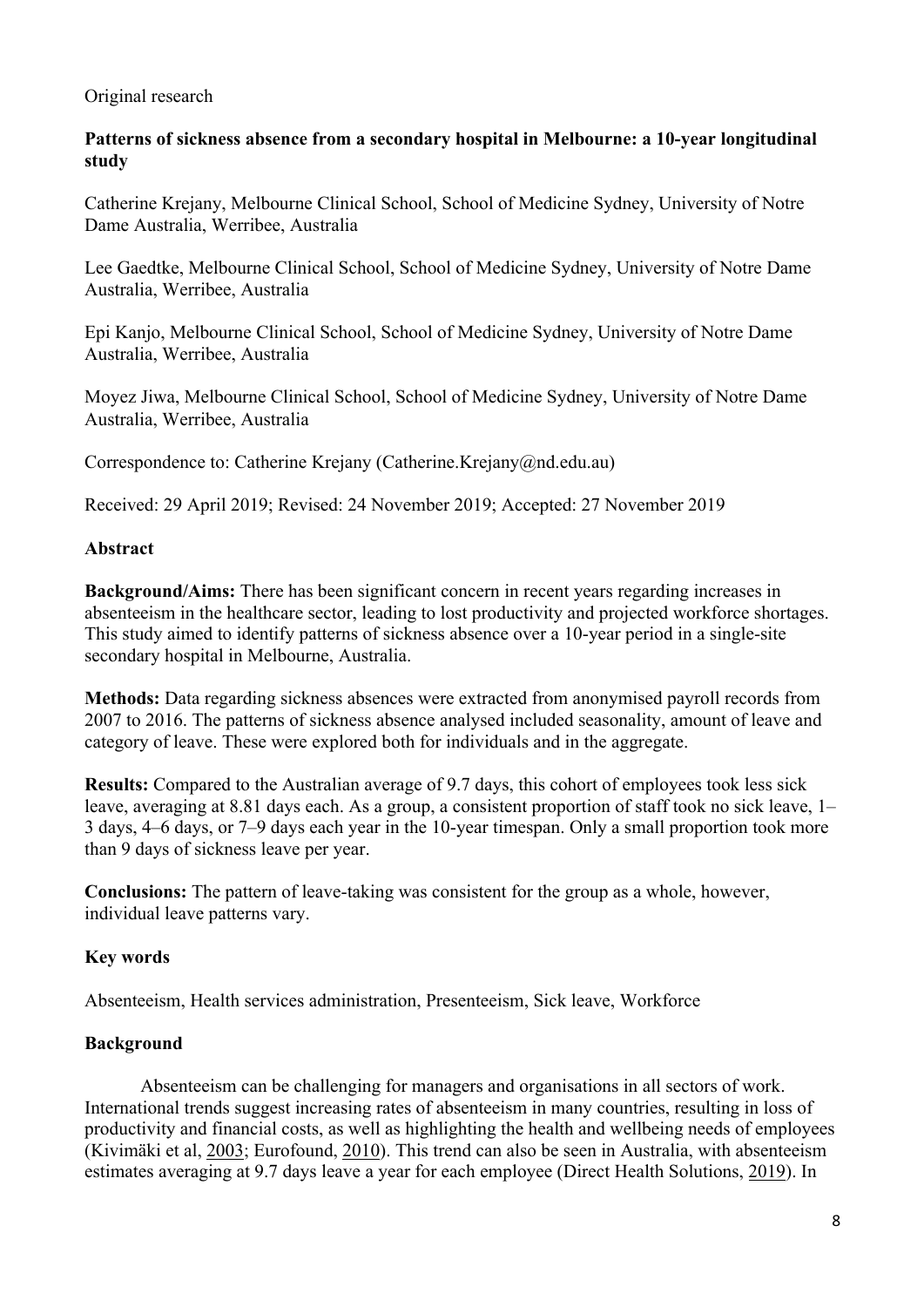the private sector rates are particularly high at 11.4 days, compared to 9.5 days for workers in the public sector (Direct Health Solutions, 2019).

These absences are approaching the limits of personal leave allowances common in employment agreements. The Australian national employment standards mandate a minimum of 10 days paid personal leave and an additional 2 days unpaid leave, both of which can be used for either sickness absence or carer responsibilities for full time employees (Fair Work Commission, 2019a). No enterprise, agreement or award can override these standards, but some healthcare organisations provide additional entitlements. For example, the state government in Victoria allows nurses working in public hospitals to take up to 11 days leave in their first year of employment, 13 days in years 2–4, and 19 days in their following years. These allowances are also provided pro-rata for part-time employees (Fair Work Commission, 2019b).

In the healthcare sector, increasing absenteeism rates are commonly reported alongside an increased recognition of the impacts that high job stress, job demands, burnout, staff turnover and attrition can have on staff. Widespread incidences of presenteeism (attending work while unwell) have also been noted (Albion et al, 2008; Rantanen and Tuominen, 2011; Brborović et al, 2017). Sickness absence has a variety of reported antecedents that have been classified as either voluntary or involuntary, spanning a range of factors which can affect an individual's motivation or ability to attend work (Magee et al, 2011; Kottwitz et al, 2018). A range of complex and interrelated factors both within and outside of the individuals' control have been shown to have an association with absenteeism behaviour (Johns, 2011; Milner et al, 2015; Magee et al, 2016). Theoretical models show links between absenteeism and demographic characteristics, job satisfaction, job demands and control, work characteristics, individual health, organisational culture and social norms (Halbesleben et al, 2014; Bakker and Demerouti, 2017). Bakker's model hypothesises that the duration of absence is more indicative of poor health (ability), whereas the frequency of absence suggests withdrawal and influences from factors affecting employee motivation (Bakker et al, 2003).

While there has been much literature investigating the influences contributing to absenteeism behaviour, research exploring longitudinal patterns of absenteeism is lacking. Some studies have reported specific trajectories based on the amount of leave taken each year by individuals, noting distinct low-level, middle-range and high level sickness absence patterns. In other words, the same employees consistently took the same amount of personal leave each year (Carcamo and de Seguridad, 2013; Magee et al, 2016). In some cases, these trajectories have been linked to differences in health-related factors (Carcamo and de Seguridad, 2013; Haukka et al, 2014). With increasing rates of occupational stress in the healthcare sector, such longitudinal analyses in this industry are particularly relevant to policy-making.

This study aimed to identify patterns of sickness absence using the organisational payroll records over a 10-year period for a single-site secondary hospital in Melbourne, Australia. It was hypothesised that annual sickness absence patterns for the employees as a group would vary across the timespan, as individuals respond to a variety of influencing factors and conform to organisational social norms.

#### **Methodology**

#### Data set

The data set used in this study contained the sickness absences of all hospital staff from 2007 to 2016, including management, health service, allied health, hospitality, administration, engineering, maintenance and support staff. It should be noted that the hospital employs proportionally more nursing staff than other personnel groups, therefore nurses comprised the most represented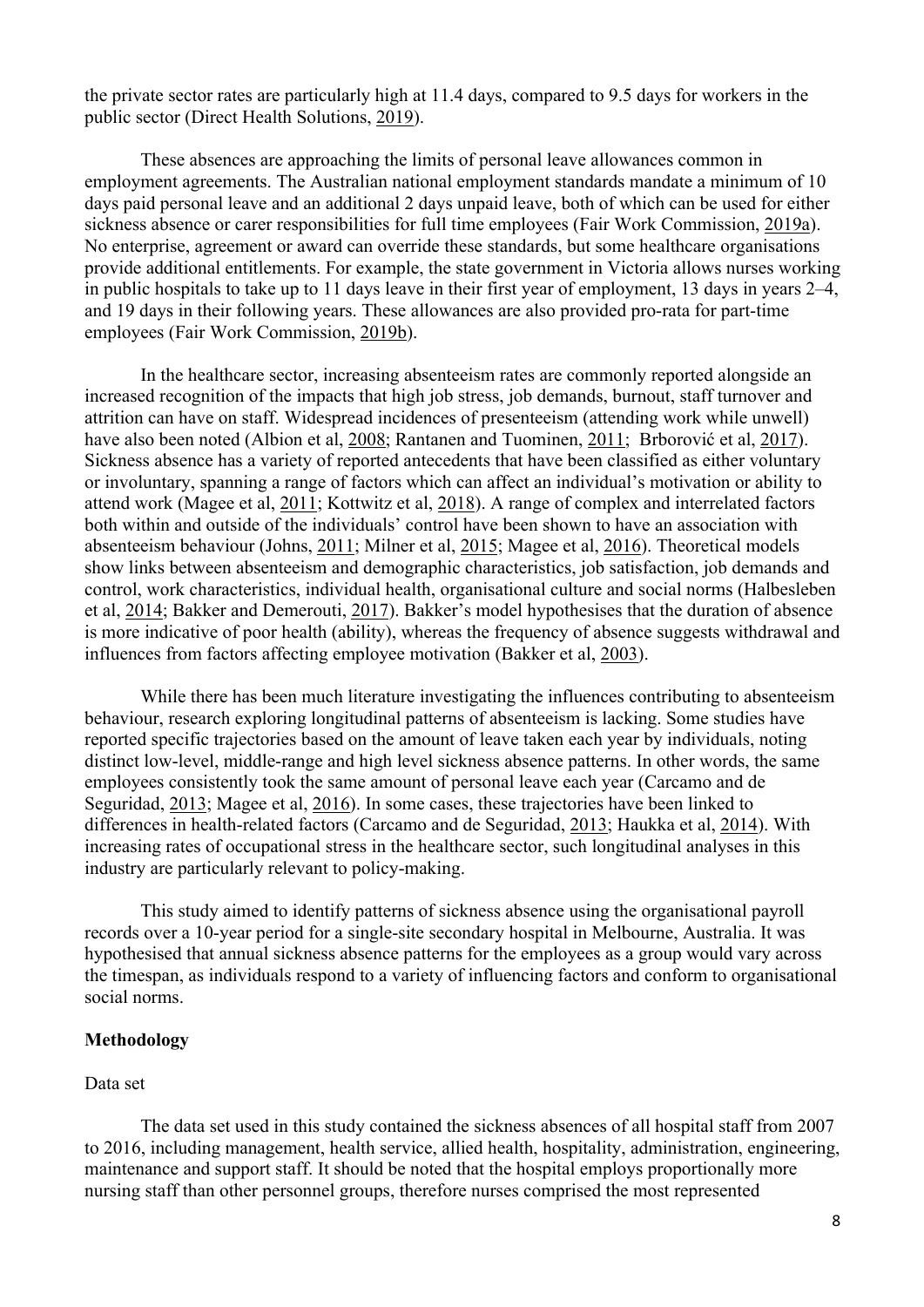profession in this study. Ethical approval was received from Mercy Health (approval number, 2017- 003) and the University of Notre Dame Australia (approval number 017062S).

Anonymised sickness absence data were extracted retrospectively from the payroll systems. Because data were collected from a single site, no demographic details were extracted as this would risk identification of individual employees. The collected data comprised each instance of sickness absence for every employee including category of leave, pay period in which the absence occurred and the hours of leave for each absence. The exact dates of leave were not included; instead each instance of leave was allocated to the pay period in which the absence occurred to allow analysis of the seasonality of absenteeism.

Sickness leave absences were allocated to one of five categories, as shown in *Table 1*. Policy dictates that paid sickness absence or 'personal leave' must be evidenced by either a medical certificate or statutory declaration, although nurses are entitled to take 1 day of personal leave three times a year without providing evidence. A statutory declaration is a legal document containing a written statement of fact which must be witnessed by an approved person, such as a police officer. It is considered an acceptable form of evidence that a worker was ill and therefore entitled to personal leave when a medical certificate is not obtainable. A statutory declaration can only be used as evidence three times a year and only for absences of 3 days or less.

| <b>Category of Sickness</b> | Definition                                                            |
|-----------------------------|-----------------------------------------------------------------------|
| Absence                     |                                                                       |
| Sick leave with             | Employee has provided a medical certificate from a family             |
| certificate                 | physician                                                             |
|                             | Employee was absent from work because of illness. Absence was         |
| Sick leave without          | not verified by a statutory declaration or a medical certificate from |
| certificate                 | a family physician                                                    |
| Sick leave with             | Employee has provided a legally valid statutory declaration stating   |
| statutory declaration       | they were unfit for work                                              |
|                             | Employee was unable to attend work because of the care of an ill      |
| Sick leave carer's          | dependent or immediate family member. A medical certificate from      |
| leave                       | a family physician or statutory declaration was provided              |
|                             | Employee has arranged a period of absence from work with their        |
| Sick leave without          | employer in advance of the leave. The employee is not paid during     |
| pay                         | this period of leave                                                  |

Table 1. Personal leave entitlements and definitions of categories of sick leave for employees.

#### Data analysis

All instances of absenteeism were included in the initial analysis, including outliers. Data cleaning was then conducted to validate absenteeism values.

Many employees had no sickness absence values entered over one or multiple years, while a very small proportion of individuals had extreme values recorded, in excess of 1000 hours in one calendar year. The latter was likely to be related to long term injury or chronic illness. The lack of a value for absences in the payroll records may indicate that no sick leave was taken that year, or that the individual had ceased employment. To allow for this, the proportion of employees deemed to have taken no sick leave was calculated by subtracting the number of employees whose sickness absence was recorded from the known number of employees for that calendar year.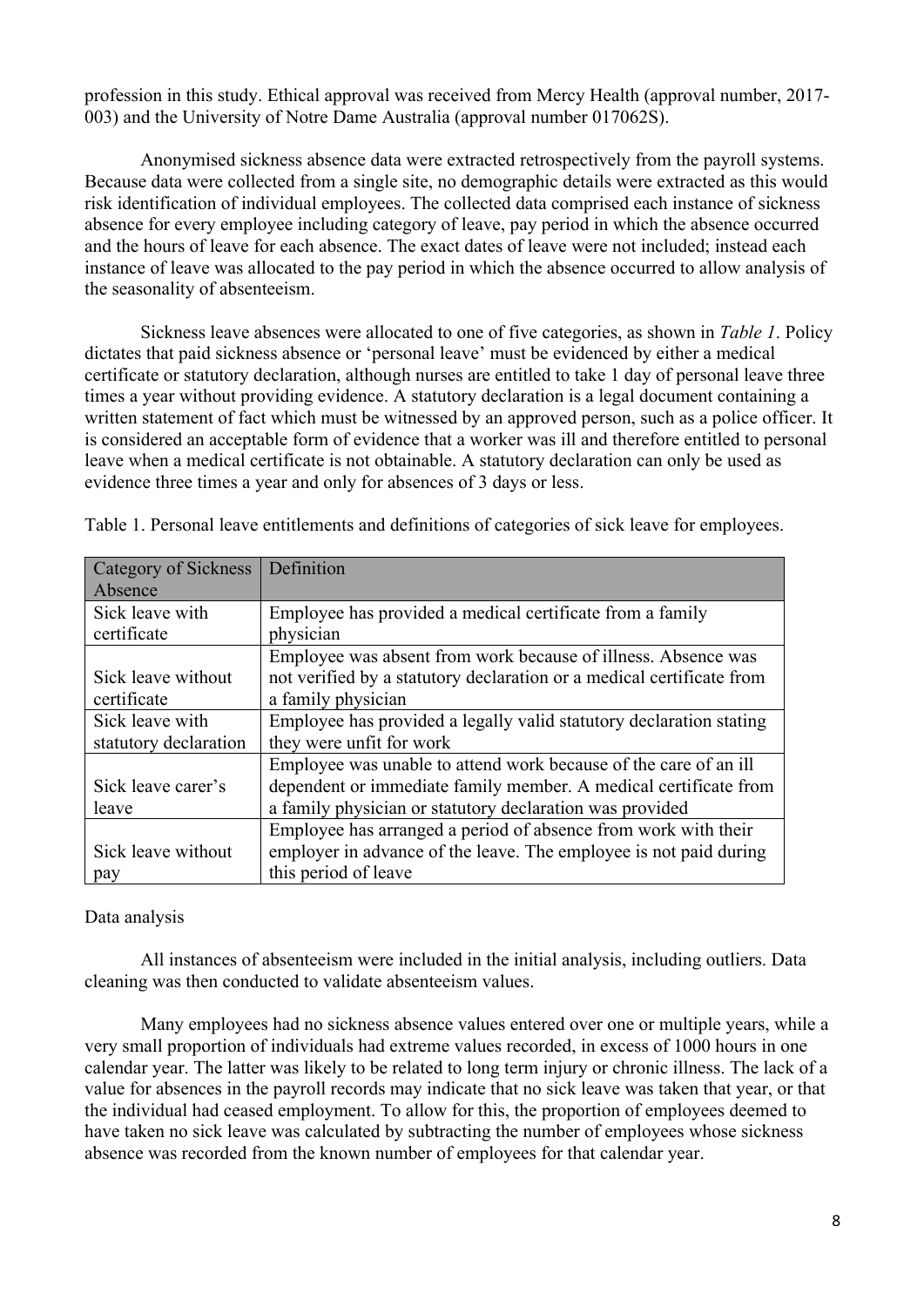An assessment of normality was conducted to determine the appropriate statistical tests to describe the data. The normality testing showed that the payroll data was not normally distributed, therefore non-parametric descriptive statistics—median and interquartile ranges (IQR)—were reported.

### Calculations of absenteeism

Employee absences were calculated by summing the corresponding hours of recorded absence by either leave type, individual employee code, pay period of each year, or by total hours taken each year. Calendar year start and end dates were used as cut off points to sum totals for each year. As every year saw an increasing number of employees (*Figure 1*), differences in leave patterns were compared across years by calculating the median hours of leave taken by each individual and also the proportion of staff taking leave each year. Descriptive statistics were calculated using the Statistical Package for the Social Sciences (SPSS) version 24.

# **Results**

# Hospital demographics

Hospital demographic data showed that employee numbers increased steadily during the data collection period, approaching a twofold growth (*Figure 1*). Vacancy rates were calculated by summing the number of new starters and dividing by the total number of workers in each year (*Figure 1*). Job vacancy rates were investigated to see if there was any correlation with absenteeism patterns. We proposed that vacancy rates would be a reflection of employment availability in general and may act as an external influence that affected absenteeism. We hypothesised that when employment was scarce workers may feel under more pressure to keep their job and might be less likely to take leave even when ill. Because absenteeism patterns were consistent across the timespan studied, no influence of job vacancy rates was observed.

**Figure 1. Employee numbers and job vacancy rate for each year of data collection.** The left panel shows the total number of staff employed by the hospital each year while the right panel shows the number of job vacancies filled (new starters) each year



### *Aggregate amounts of absenteeism across the 10-year span*

The proportion of staff each year with at least one recorded instance of sickness absence is shown in *Table 2*. The calculations of proportions allow for a comparison between years that adjusts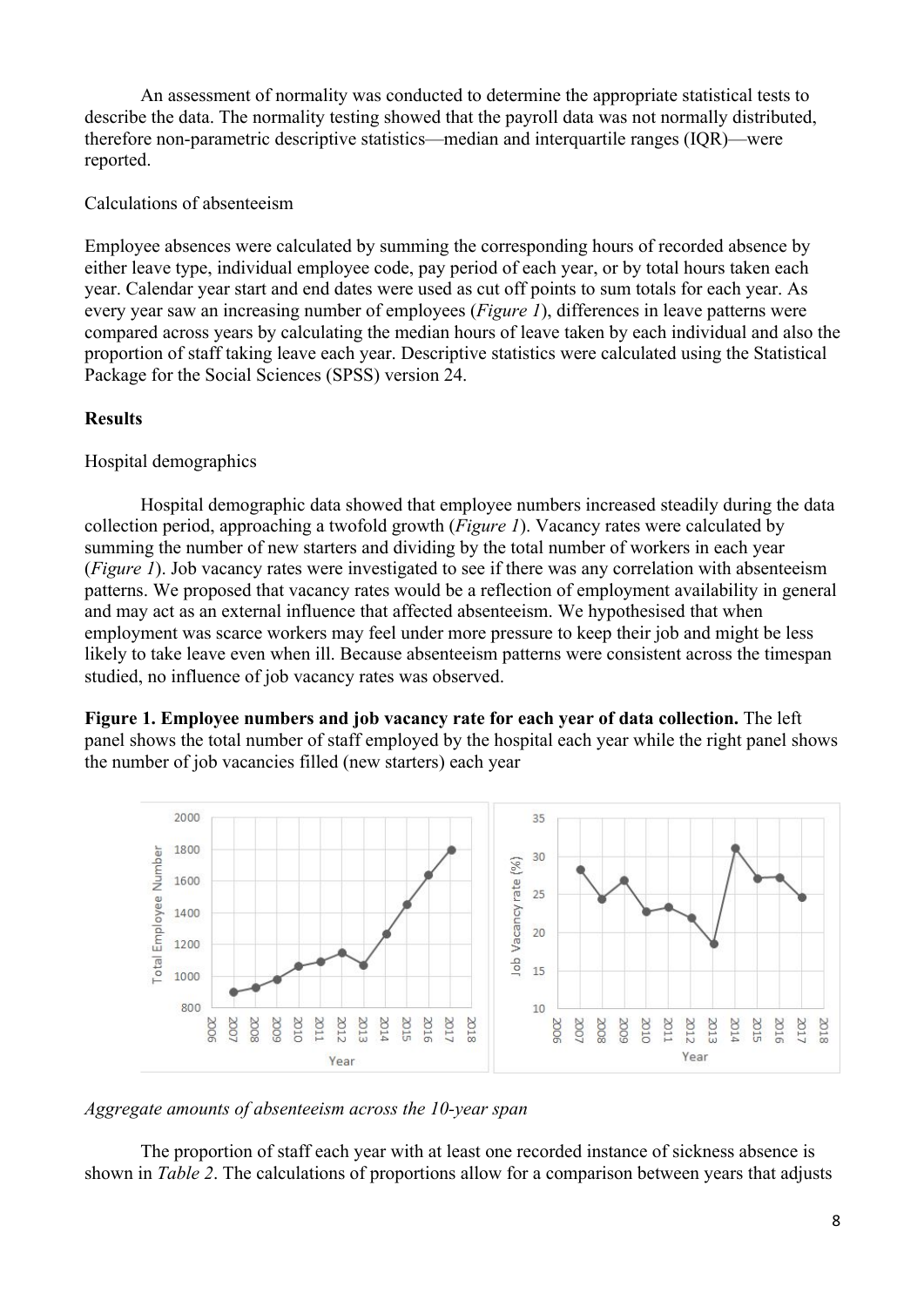for the increasing numbers of employees contributing to the total amount of sick leave through the timespan.

**Table 2. Descriptive statistics for the number of employees taking sick leave each year and the median amount of leave taken by individuals**. Days of sickness absence were calculated assuming an 8-hour working day. IQR: interquartile range.

|                                                                                            | 2007                  | 2008                  | 2009                  | 2010                  | 2011                  | 2012                  | 2013                  | 2014                     | 2015                     | 2016                     |
|--------------------------------------------------------------------------------------------|-----------------------|-----------------------|-----------------------|-----------------------|-----------------------|-----------------------|-----------------------|--------------------------|--------------------------|--------------------------|
| Total number<br>of employees                                                               | 900                   | 931                   | 983                   | 1065                  | 1091                  | 1150                  | 1073                  | 1265                     | 1458                     | 1634                     |
| Number of<br>employees<br>with at least<br>one recorded<br>sickness<br>absence             | 586                   | 569                   | 594                   | 631                   | 655                   | 686                   | 660                   | 768                      | 853                      | 955                      |
| Proportion of<br>employees<br>with at least<br>one recorded<br>sickness<br>absence $(\% )$ | 65.1                  | 61.1                  | 60.4                  | 59.2                  | 60.0                  | 59.7                  | 61.6                  | 60.7                     | 58.5                     | 58.5                     |
| Median hours<br>of sickness<br>absence taken<br>[IQR]                                      | 48.0<br>[24, 90]      | 48.0<br>[24, 88]<br>1 | 48.0<br>[24, 82]<br>1 | 48.0<br>[24, 90]<br>1 | 48.0<br>[23, 87]      | 48.0<br>[22, 93]      | 52.3<br>[24, 90]      | 48.4<br>[20, 96]<br>]    | 48.0<br>[24, 96]         | 54.0<br>[23, 99]<br>1    |
| Median days<br>of sickness<br>absence taken<br>[IQR]                                       | 6.0<br>[3.0,<br>11.3] | 6.0<br>[3.0,<br>11.0] | 6.0<br>[3.0,<br>10.2] | 6.0<br>[3.0,<br>11.2] | 6.0<br>[2.8,<br>10.9] | 6.0<br>[3.0,<br>11.3] | 6.5<br>[3.0,<br>11.3] | 6.0<br>[3.0,<br>$11.3$ ] | 6.0<br>[3.0,<br>$11.3$ ] | 6.8<br>[3.0,<br>$11.3$ ] |
| Average days<br>of sickness<br>absence taken<br>by employees                               | 9.1                   | 8.5                   | 8.1                   | 8.5                   | 8.7                   | 8.8                   | 9.1                   | 8.9                      | 9.1                      | 9.4                      |

The data show that absenteeism was generally stable across the 10-year period. As a group, there was no evidence of an increasing proportion of staff taking leave nor of individual staff taking increasing amounts of leave. The proportion of staff recording a sickness absence does not vary more than 6% across the 10-year period studied. The median amount of leave taken by an individual during each year of the data collection period ranged from 48 hours (6 days) to 54 hours (6.8 days).

### Individual amounts of sickness absence

Group patterns of sickness absence were assessed further by stratifying the data by the amount of leave taken by each individual during each year. The total amount of leave hours taken were summed for each individual employee and converted to days of leave per annum, assuming an 8-hour working day. Frequency counts were conducted to determine how many individuals recorded taking zero days, 1–3 days, 4–6 days, 7–9 days, 10–12 days, 13–15 days, 16–20 days, 21–25 days or greater than 25 days of sickness absence in each year. To account for the number of employees increasing over the years, the total staff counts were converted to proportions of total staff taking these amounts of leave in each year (*Figure 2*).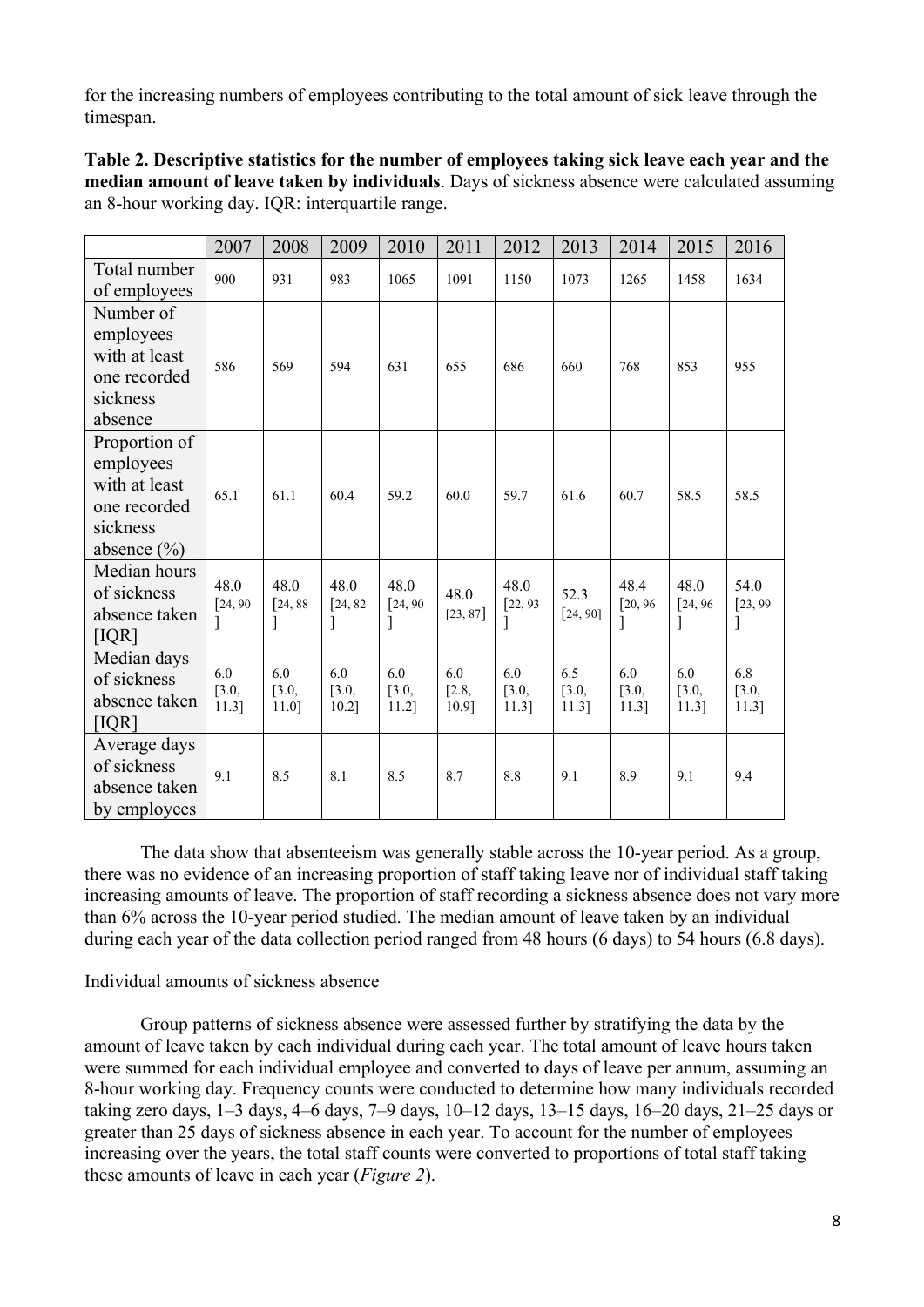

**Figure 2. Proportion of staff with a recorded sickness absence and number of days taken for each year.** 

These group patterns indicate that the proportion of staff taking these different amounts of leave was consistent across the 10-year span. For example, the proportion of staff taking 1–3 days of leave in one year was consistently between 16% and 18% in this time period. This proportion of staff was consistent, however, the group that comprises that 16–18% will contain different individuals each year.

On an individual basis there were no clear absence patterns. Staff recorded varying amounts of leave each year. To investigate this further, we assessed the data of individuals who had at least one absence recorded in every year of the 10-year period, excluding any cases with missing data. There was no consistent amount of leave nor increasing amount of absenteeism over time for these individuals.

Category of leave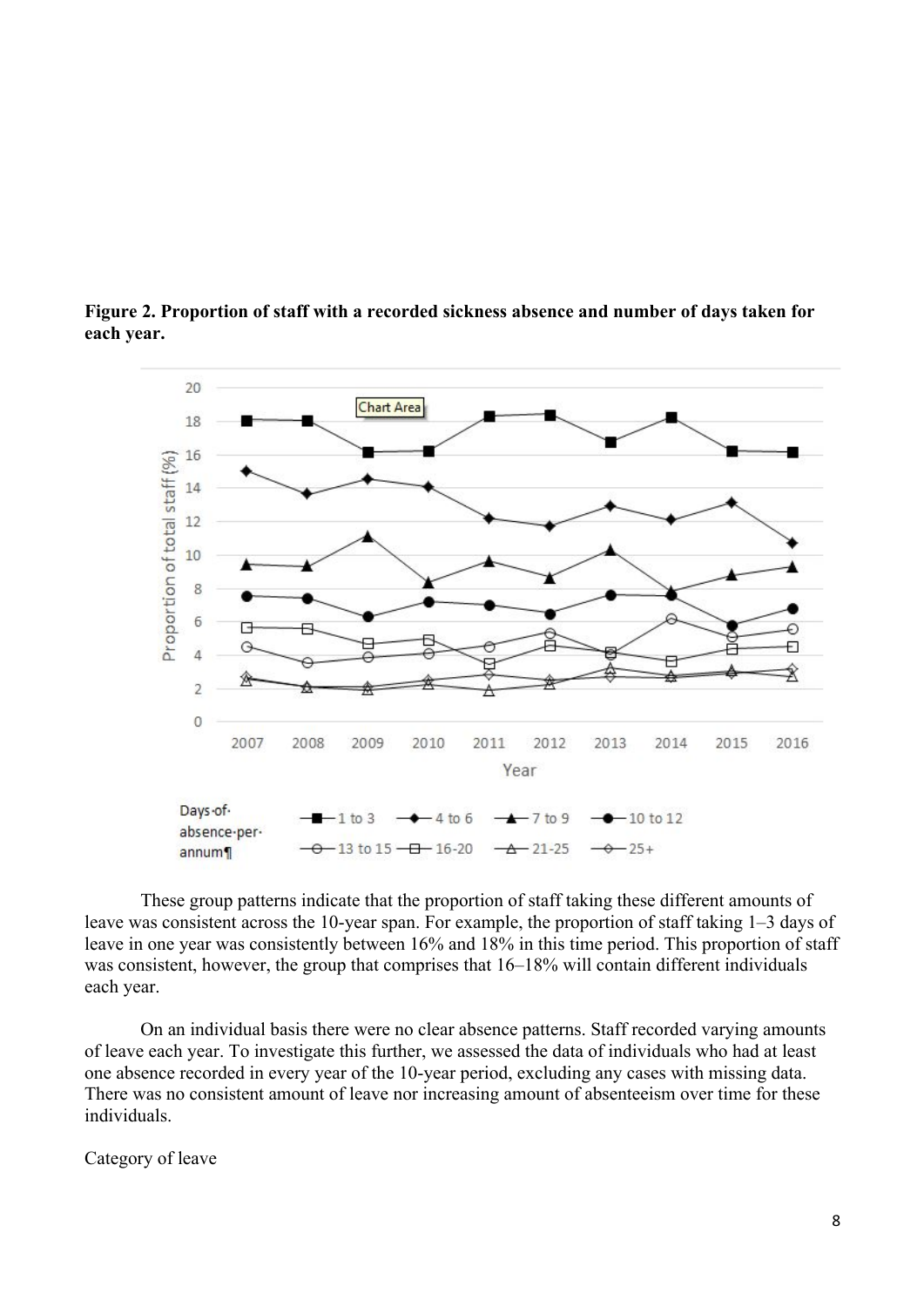Sickness absences were also analysed by category of leave (*Table 3*). Because of the increasing number of staff employed at the hospital each year, the total hours of sickness absences climbed steadily. To determine if the relative amount of leave taken in each category changed between years, the individuals taking each category of leave in each year were summed and expressed as a proportion of total staff numbers for that year. It should be noted that each individual often took more than one type of leave, therefore the proportions for all categories cannot be summed to 100%. The proportion of staff taking different leave types showed little variation across the timespan with the exception of statutory declarations, which increased slightly.

The amount of leave taken across the categories was also investigated. The total number of sickness absence hours in each category was divided by the number of individuals that contributed to the absences in that category to give the average hours taken in each category. While this is not indicative of the actual amount of leave individuals took, this measure can be used to evaluate if the same proportions of staff were taking more leave each year in any category.

The majority of leave in any year was categorised as leave 'with certificate'. All categories of leave showed a consistent pattern across the timespan. The category of leave 'without pay' showed the most variation in leave amounts. The category 'statutory declaration' showed that staff were using this method of leave validation more as time progressed.

|                   | 2007  | 2008  | 2009  | 2010  | 2011  | 2012  | 2013  | 2014  | 2015  | 2016  |
|-------------------|-------|-------|-------|-------|-------|-------|-------|-------|-------|-------|
| <b>Total</b>      |       |       |       |       |       |       |       |       |       |       |
| employee          |       |       |       |       |       |       |       |       |       |       |
| number            | 900   | 931   | 983   | 1065  | 1091  | 1150  | 1073  | 1265  | 1458  | 1634  |
| <b>Total</b>      |       |       |       |       |       |       |       |       |       |       |
| hours             |       |       |       |       |       |       |       |       |       |       |
| absence           | 41139 | 38792 | 38727 | 43184 | 45267 | 47394 | 47797 | 54686 | 61817 | 71710 |
| Certificate       | 24703 | 22360 | 23183 | 25223 | 24518 | 27639 | 27615 | 31865 | 36222 | 40833 |
| N <sub>o</sub>    |       |       |       |       |       |       |       |       |       |       |
| Certificate       | 7277  | 6839  | 6632  | 7501  | 8315  | 8749  | 7915  | 8488  | 9126  | 10386 |
| Carers'           |       |       |       |       |       |       |       |       |       |       |
| Leave             | 2179  | 2476  | 2979  | 2607  | 2669  | 2208  | 2432  | 2635  | 3380  | 3498  |
| Statutory         |       |       |       |       |       |       |       |       |       |       |
| Declaration       | 913   | 867   | 1346  | 1917  | 2181  | 1999  | 1782  | 2177  | 2480  | 6282  |
| Leave             |       |       |       |       |       |       |       |       |       |       |
| Without           |       |       |       |       |       |       |       |       |       |       |
| Pay               | 6067  | 6250  | 4587  | 5936  | 7584  | 6799  | 8053  | 9521  | 10609 | 10711 |
| <b>Proportion</b> |       |       |       |       |       |       |       |       |       |       |
| of staff          |       |       |       |       |       |       |       |       |       |       |
| (%)               |       |       |       |       |       |       |       |       |       |       |
| Certificate       | 51.0  | 48.4  | 48.4  | 47.5  | 46.2  | 45.9  | 48.1  | 47.3  | 48.4  | 45.1  |
| No                |       |       |       |       |       |       |       |       |       |       |
| Certificate       | 51.2  | 49.2  | 46.4  | 48.2  | 50.7  | 49.9  | 50.5  | 46.6  | 45.3  | 45.0  |
| Carers'           |       |       |       |       |       |       |       |       |       |       |
| Leave             | 13.8  | 16.4  | 15.4  | 13.5  | 14.3  | 12.7  | 14.0  | 14.2  | 14.7  | 14.0  |
| Statutory         |       |       |       |       |       |       |       |       |       |       |
| Declaration       | 9.2   | 9.3   | 12.3  | 16.1  | 16.4  | 16.7  | 16.4  | 15.4  | 16.8  | 22.5  |

**Table 3. Sickness absence by category of leave**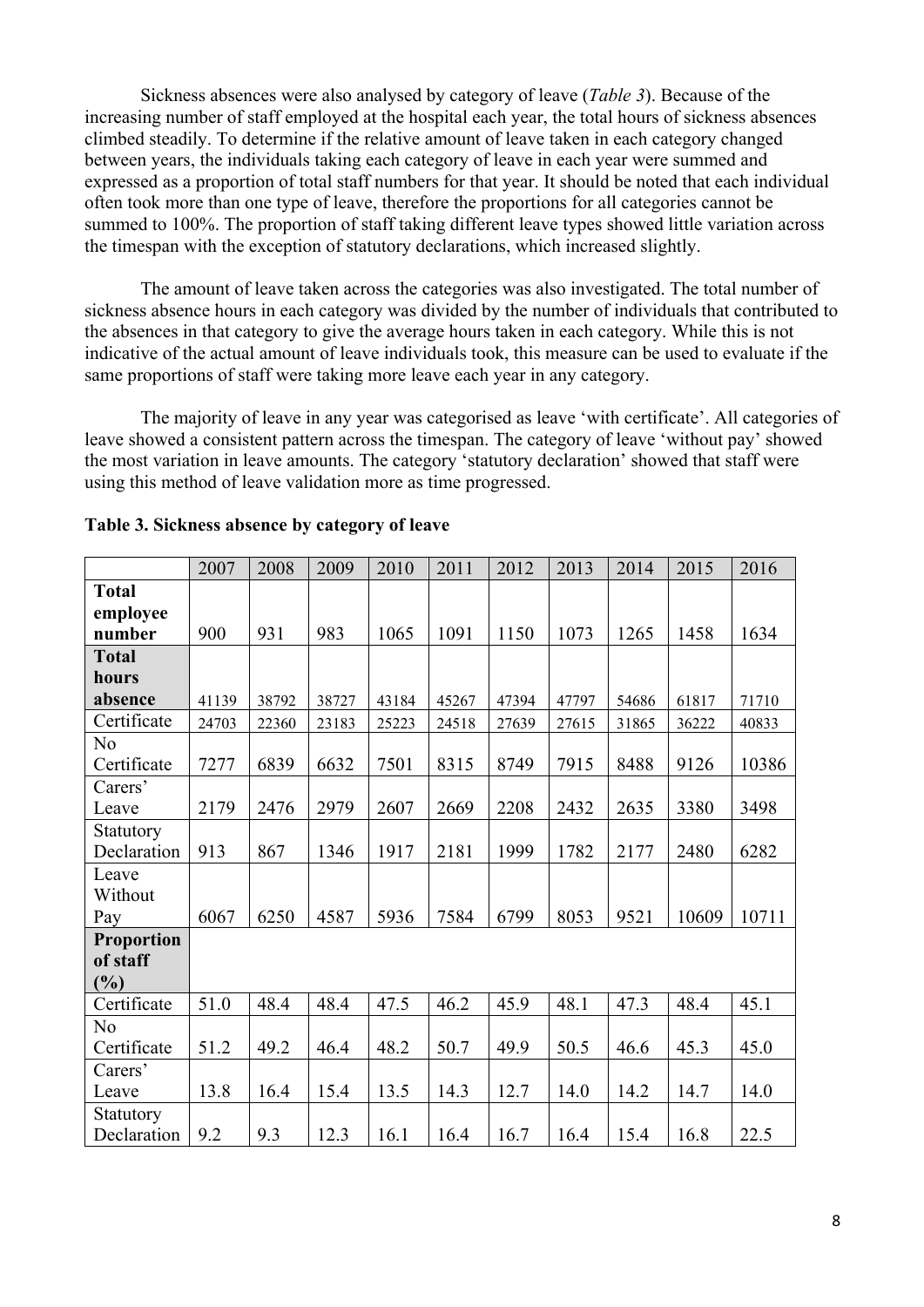| Leave       |      |      |      |      |      |      |      |      |      |      |
|-------------|------|------|------|------|------|------|------|------|------|------|
| Without     |      |      |      |      |      |      |      |      |      |      |
| Pay         | 26.0 | 29.3 | 27.5 | 23.2 | 21.7 | 23.3 | 24.0 | 23.9 | 23.0 | 22.3 |
| Average     |      |      |      |      |      |      |      |      |      |      |
| hours per   |      |      |      |      |      |      |      |      |      |      |
| staff       |      |      |      |      |      |      |      |      |      |      |
| member      |      |      |      |      |      |      |      |      |      |      |
| Certificate | 53.8 | 49.6 | 48.7 | 49.8 | 48.6 | 52.3 | 53.5 | 53.3 | 51.4 | 55.4 |
| No          |      |      |      |      |      |      |      |      |      |      |
| Certificate | 15.8 | 14.9 | 14.5 | 14.6 | 15   | 15.2 | 14.6 | 14.4 | 13.8 | 14.1 |
| Carers'     |      |      |      |      |      |      |      |      |      |      |
| Leave       | 17.6 | 16.2 | 19.7 | 18.1 | 17.1 | 15.1 | 16.2 | 14.7 | 15.8 | 15.3 |
| Statutory   |      |      |      |      |      |      |      |      |      |      |
| Declaration | 11   | 10   | 11.1 | 11.2 | 12.2 | 10.4 | 10.1 | 11.2 | 10.1 | 17.1 |
| Leave       |      |      |      |      |      |      |      |      |      |      |
| Without     |      |      |      |      |      |      |      |      |      |      |
| Pay         | 25.9 | 22.9 | 17   | 24   | 32   | 25.4 | 31.2 | 31.5 | 31.6 | 29.4 |

Seasonality of absenteeism

The seasonality of absenteeism between years was assessed by comparing the amount of leave taken during each fortnightly pay period. Patterns of absenteeism varied between years. In general absences were higher in the winter months, as would be expected, but there were no other observable correlations across the timespan. In 2013, 2014 and 2016 the peak number of total absence hours and people taking leave aligned with the peak of the influenza season. However, this pattern was not reflected in other years across the 10-year span. Additionally, there was no correlation when these figures were plotted by month or when school and public holiday breaks were factored in.

### **Discussion**

#### Statement of findings

The patterns of absenteeism were remarkably consistent for this organisation across the 10 year time span. Stable patterns were observed in both the category of leave and the amount of leave taken proportionally by employees as a group. The only exception to this was in the category of statutory declarations; an increasing proportion of staff took increasing amounts of leave in this category each year. However, statutory declarations were only a small proportion of total absences in any year.

There was no observable influence of seasonality in the aggregate pattern of leave-taking across the 10-year span. Analysis of individual patterns of leave, unlike previous studies (Magee et al, 2016), did not show the same employees consistently taking low, mid-range and high amounts of leave. Instead, individual leave patterns varied considerably each year. There was no indication that an increasing proportion of staff were taking more sickness leave over time or that the same proportion of staff were taking increasing amounts of leave.

#### Comparison with the literature

As a group, staff in this organisation recorded slightly lower levels of sickness absence compared to the Australian average of 9.7 days. This might be explained by the mixed sample used in this study, containing a combination of full-time employees as well as part-time staff. That said, a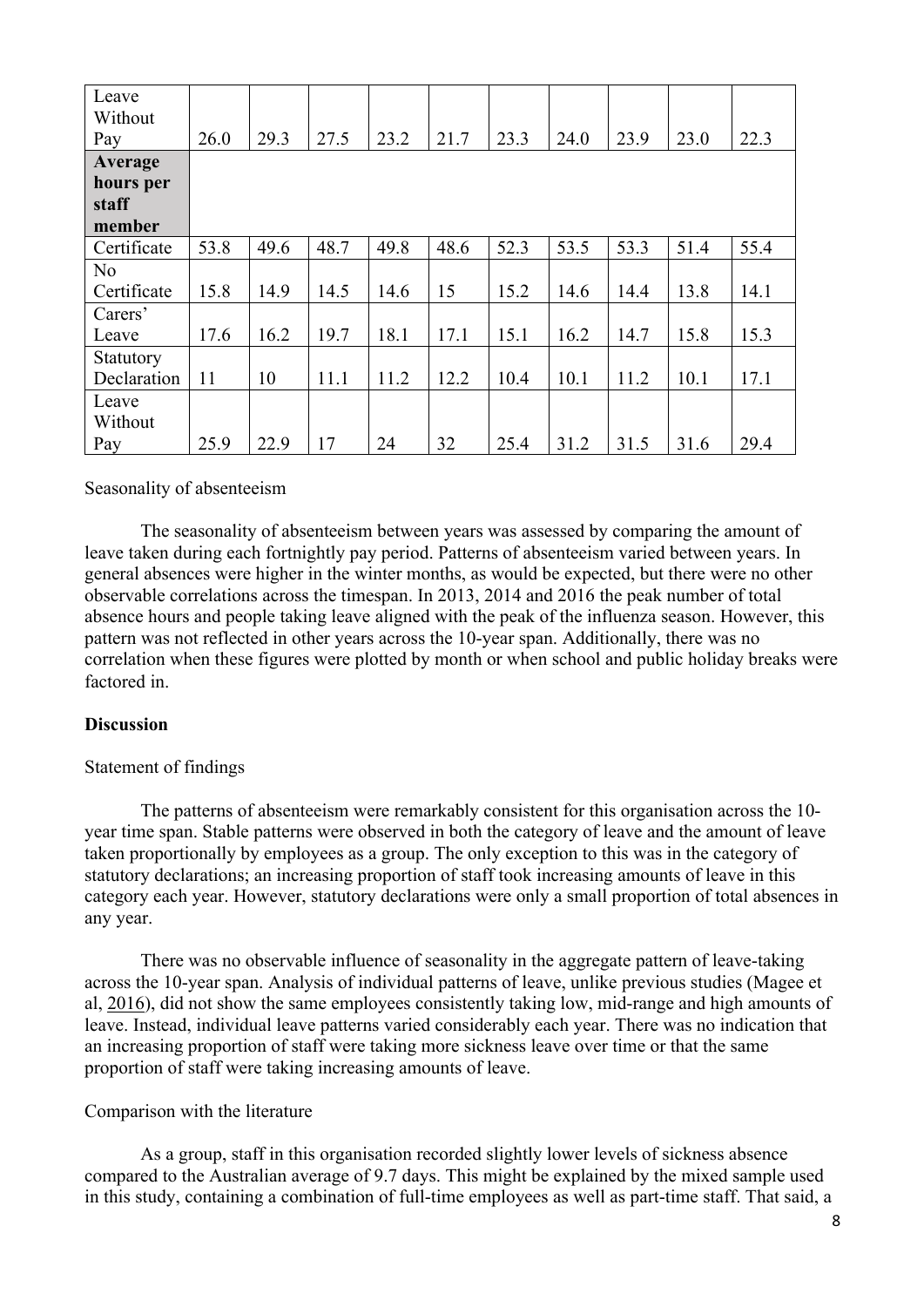previous study of a part-time and full-time Australian nurse cohort in the state of New South Wales recorded an even lower absenteeism rate, with a median of 3 days absence in the preceding 12 months compared to the median of 6–6.5 days per annum reported in the present study (Lamont et al, 2017). However, it should be noted that the study of New South Wales nurses used self-reported data which has a tendency to underreport absenteeism (Gaudine and Gregory, 2010; Johns and Miraglia, 2015).

In the present study, between 40% and 45% of hospital staff in any 1 year recorded no sickness absences, while up to 80% of staff took less than 9 days each year. This, together with the generally low level of absenteeism compared to the Australian average, may suggest that a culture of presenteeism had a significant influence on this cohort and may represent the social norm. This is in line with previous reports indicating high rates of presenteeism among healthcare workers (Rantanen and Tuominen, 2011).

Interestingly, the data collection period in the present study encompassed a number of events that could have influenced group absenteeism behavior among employees. Challenges to job security have been proposed to increase absenteeism (Blekesaune, 2012), yet neither the job vacancy rate at the hospital, the global financial crisis in 2009–2010, nor the significant growth in workforce, redevelopment and change during an active period of hospital expansion, impacted leave-taking behaviour. Similarly, the influenza outbreaks in 2009 and 2016 did not alter absence patterns. While it is not possible to determine if any of these factors had an impact on an individual level, the group's pattern of leave-taking appears to have been resistant to these internal and external influences.

#### Future directions and implications for healthcare management

Longitudinal evaluations of absenteeism patterns such as those shown in this study can help managers to understand the inner dynamics of their organisation's workforce. Changes to established or known organisational patterns of personal leave can be instructive, as they have been shown to correlate with attrition rates and job satisfaction (Blekesaune, 2012; Rantanen and Tuominen, 2011),This is especially useful during periods of significant organisational change.

Understanding these dynamics may also be useful for identifying or directing internal changes to job demands, workflow or culture to prevent harmful presenteeism, burnout and attrition. In addition, if established patterns of leave are known on an organisational level, this will assist with planning or rostering for additional staff to cover expected peaks in absenteeism. This may in turn maintain workflow, minimise loss of productivity and reduce strain on remaining staff during these peak periods of absence.

#### Strengths and limitations

This study's main strength is the use of organisational payroll records of sickness absence. Many published evaluations of absenteeism trends rely on participants recording absences retrospectively and are subject to recall bias. These methods have thus been the subject of criticism (Gaudine and Gregory, 2010; Johns and Miraglia, 2015). Additionally, studies involving longitudinal analysis enable the timespan of data collection to cover periods of significant internal and external challenge and change.

Lack of demographic data was a limitation to this study, preventing the consideration of age, gender, job description, or employment fraction on these data. However, as this study analysed a single site hospital the potential identification of employees by demographic characteristics was considered high. It was therefore necessary to anonymise absence data to protect staff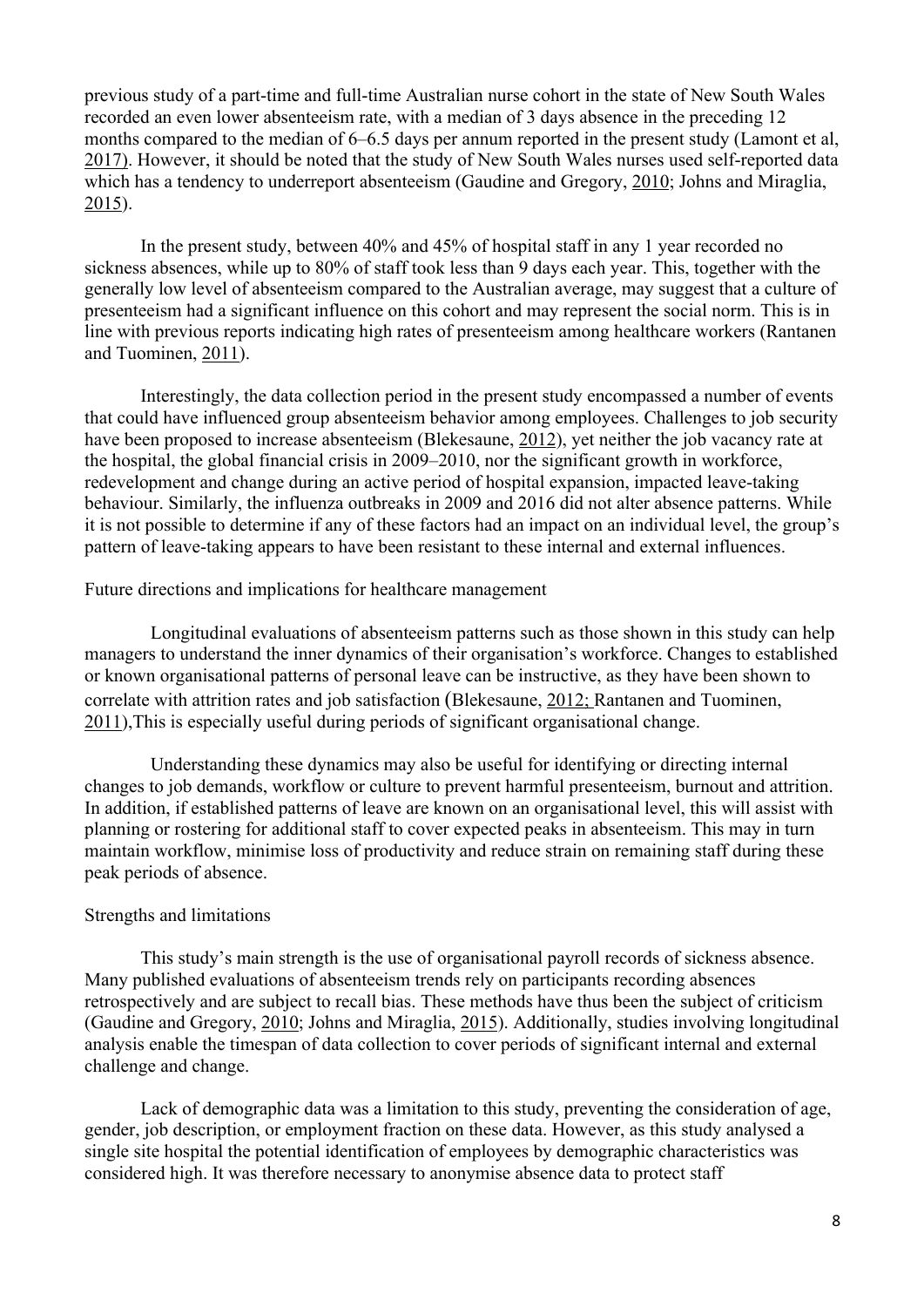confidentiality. A further limitation was the inability to accurately determine the duration of each absence.

# **Conclusions**

The aggregate pattern of absenteeism across the organisation was remarkably consistent over the 10 years studied, despite data collection spanning a period that included significant events such as the global financial crisis, the 2009 influenza pandemic and rapid organisational expansion. A longitudinal evaluation of absence patterns on an organisational level may therefore be useful for workforce planning.

# Acknowledgements

The authors wish to thank Helen Cull, Human Resources Manager (Health Services), and Adjunct Professor Linda Mellors, Chief Operating Officer/Chief Executive Health Services, for their support of this project. This project was funded in part by a grant from the Health Services Academic Research and Development Committee at Mercy Health.

# Conflict of interest

All authors have no conflict of interest to declare.

# **Key points**

- The data from employees of a single-site hospital demonstrated that sickness absenteeism rates were consistent across the 10-year span and may be helpful for rostering additional staff.
- Changes to organisational structure, rapid employee growth, and macro-economic factors did not affect group patterns of absenteeism.
- A large proportion of staff included in this study recorded no sickness absence each year, while the majority took less than 9 days sick leave each year, which is consistent with the national average.
- Individual leave patterns varied across the timespan; individual staff members did not tend to take the same amount of personal leave each year.
- The categories of sickness absence were consistent across the timespan, although the use of statutory declarations increased slightly.

### **References**

Albion MJ, Fogarty GJ, Machin MA, Patrick J. Predicting absenteeism and turnover intentions in the health professions. Australian Health Review. 2008;32(2):271–281. https://doi.org/10.1071/ah080271

Bakker AB, Demerouti E. Job demands–resources theory: taking stock and looking forward. Journal of Occupational Health Psychology. 2017;22(3):273. https://doi.org/10.1037/ocp0000056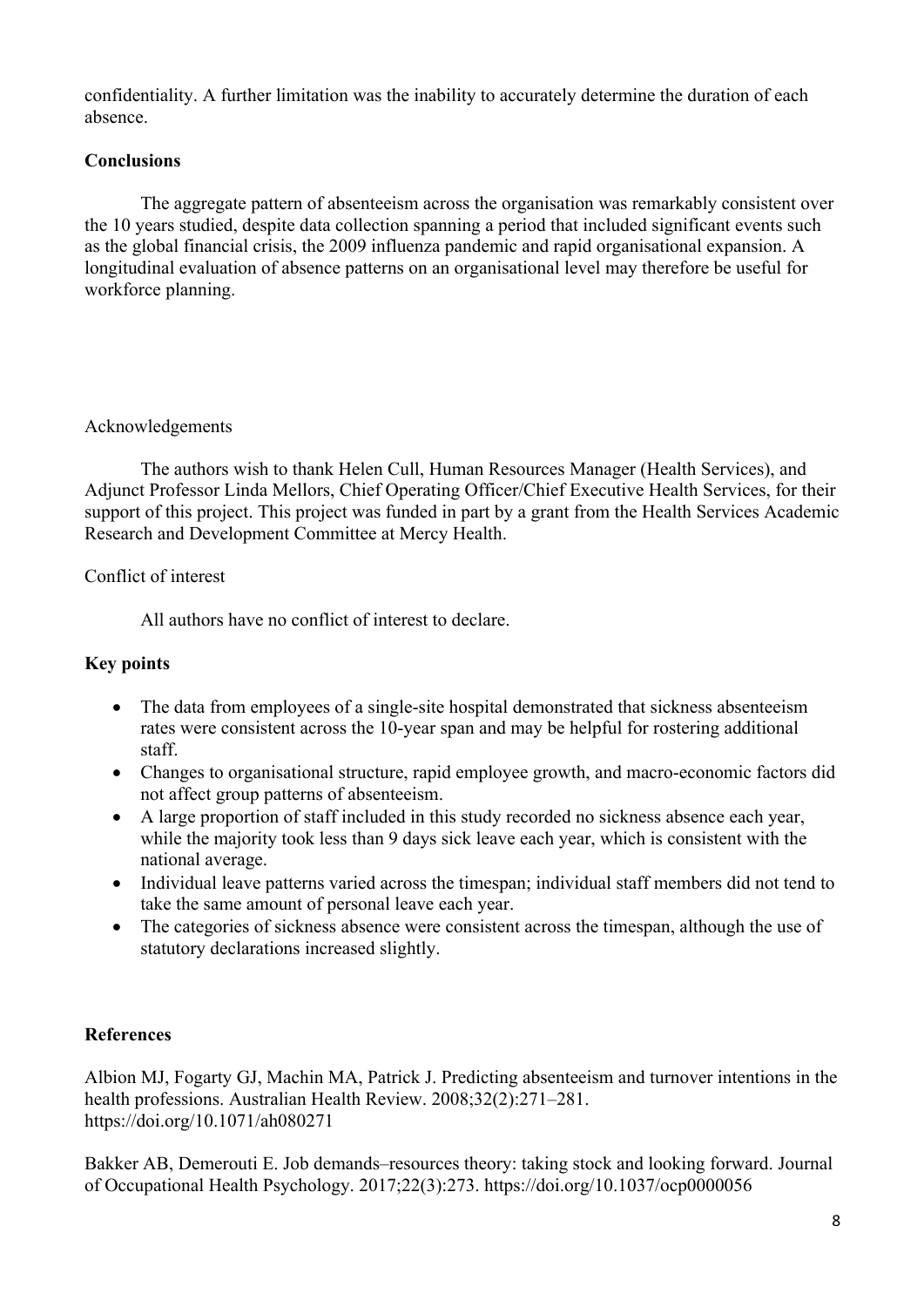Bakker AB, Demerouti E, De Boer E, Schaufeli WB. Job demands and job resources as predictors of absence duration and frequency. Journal of Vocational Behaviour. 2003;62(2):341–356. https://doi.org/10.1016/S0001-8791(02)00030-1

Blekesaune M. Job insecurity and sickness absence: correlations between attrition and absence in 36 occupational groups. Scandanavian Journal of Public Health. 2012;40(7):668–673. https://doi.org/10.1177/1403494812459816

Brborović H, Daka O, Dakaj K, Brborović O Antecedents and associations of sickness presenteeism and sickness absenteeism in nurses: A systematic review. International Journal of Nursing Practice. 2017;23(6):e12598. https://doi.org/10.1111/ijn.12598

Carcamo CR, de Seguridad M. Pain in multiple sites and sickness absence trajectories: A prospective study among Finns. Pain. 2013;154(8):1484. https://doi.org/10.1016/j.pain.2013.04.026

Direct Health Solutions. 2017 National absence management survey report. 2019. https://www.dhs.net.au/insight/2017-absence-management-survey-report/ (accessed 2 December 2019)

Eurofound. Absence from work. Dublin. European Foundation for the Improvement of Living and Working Conditions. 2010.

Fair Work Commission. National employment standards. Australian Government, Fair Work Ombudsman. 2019a. https://www.fairwork.gov.au/employee-entitlements/national-employmentstandards (accessed 2 December 2019)

Fair Work Commission. Nurses and Midwives (Victoria) State Reference Public Sector Award 2015. Australian Government, Canberra. 2019b.

https://www.fwc.gov.au/documents/documents/modern\_awards/award/ma000125/default.htm (accessed 2 December 2019)

Gaudine A, Gregory C. The accuracy of nurses' estimates of their absenteeism. Journal of Nursing Management. 2010;18(5):599–605. https://doi.org/10.1111/j.1365-2834.2010.01107.x

Halbesleben JR, Whitman MV, Crawford WS. A dialectical theory of the decision to go to work: bringing together absenteeism and presenteeism. Human Resource Management Review. 2014;24(2):177–192. https://doi.org/10.1016/j.hrmr.2013.09.001

Haukka E, Kaila-Kangas L, Luukkonen R et al. Predictors of sickness absence related to musculoskeletal pain: a two-year follow-up study of workers in municipal kitchens. Scandanavian Journal of Work Environment and Health. 2014;40(3):278–286. https://doi.org/10.5271/sjweh.3415

Johns G. Attendance dynamics at work: the antecedents and correlates of presenteeism, absenteeism, and productivity loss. Journal of Occupational Health Psychology. 2011;16(4):483. https://doi.org/10.1037/a0025153

Johns G, Miraglia M. The reliability, validity, and accuracy of self-reported absenteeism from work: a meta-analysis. Journal of Occupational Health Psychology. 2015;20(1):1–14. https://doi.org/10.1037/a0037754